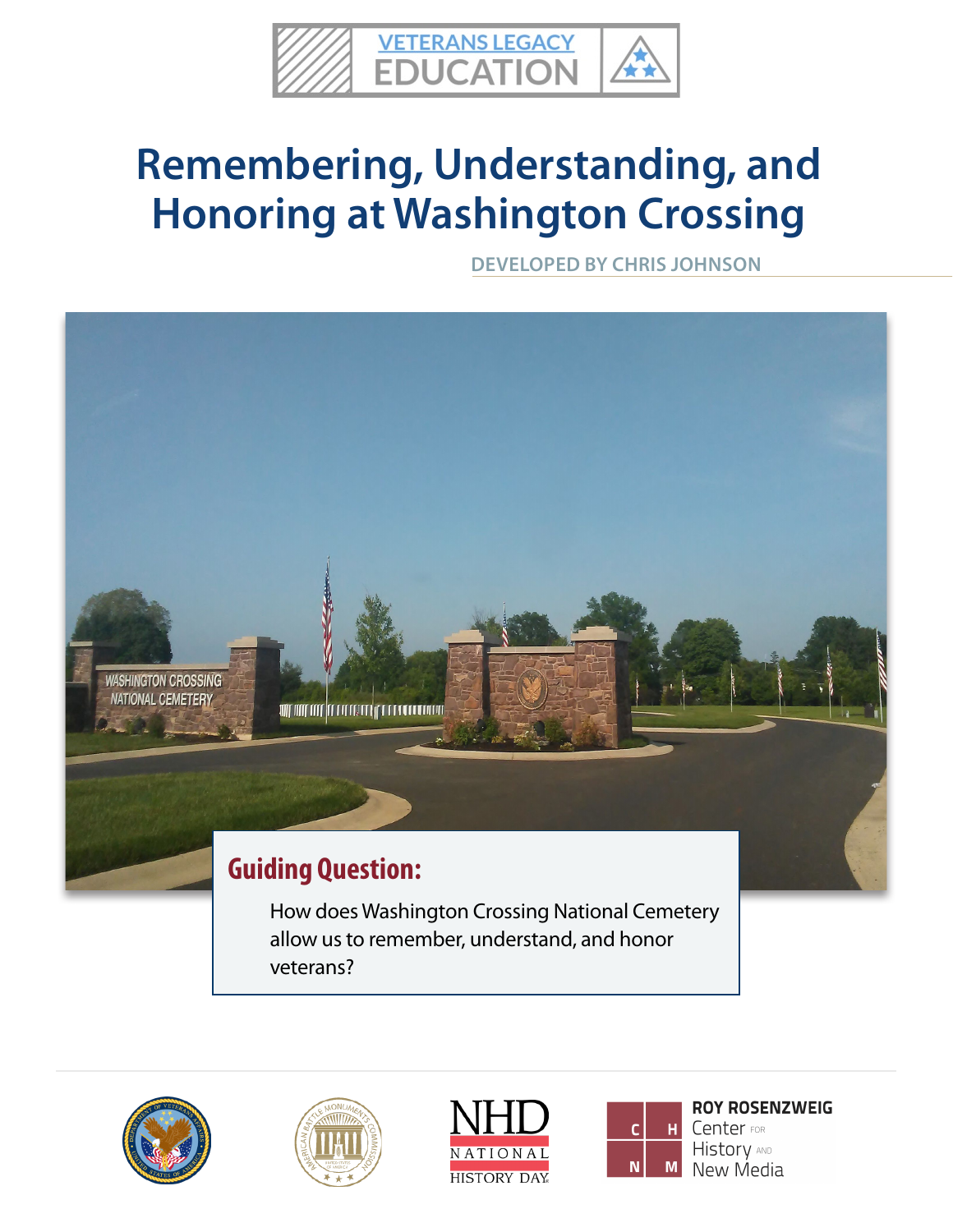### **Overview**

Before visiting Washington Crossing National Cemetery, students will read two newspaper articles regarding national cemeteries and their importance. Once at the cemetery, the teacher will highlight the service of two veterans. Students will each complete a small amount of research on one veteran interred at the cemetery who served in the Global War on Terror. Based on that research, each student will submit a brief write-up of that veteran's service to his or her country in a manner that can be shared at school.

# **Objectives**

At the conclusion of this activity, students will be able to:

- Understand that service to one's nation in the Armed Forces and as veterans takes a variety of forms;
- Describe how memorials and cemeteries give today's citizens a chance to learn from and honor those who have served; and



*The national cemetery at Washington Crossing is a relatively new addition to the system. As such, it is largely unknown in the community. This exercise is meant to acquaint secondary students with a national cemetery near them, allowing them to remember, understand, and honor those laid to rest there.* 

*— Chris Johnson*

**Johnson teaches at Central Bucks High School East in Doylestown, Pennsylvania.**

• Explain efforts by government and the Armed Forces to honor veterans' service and educate future generations about the nature of their service.

## **Spotlight: Washington Crossing National Cemetery**

The new 205-acre national cemetery in southeastern Pennsylvania will serve veterans' needs for the next 50 years. The cemetery is located in Bucks County, north of the city of Philadelphia, about three miles northwest of Interstate 95, and less than three miles from Washington Crossing Historic Park.

In January 2008, VA awarded a design contract to Cairone & Kaupp, Inc. of Philadelphia. VA plans on completing a 12-acre early burial area with temporary facilities (Phase 1A) followed by the second construction stage of the project (Phase 1B). When completed, the 64-acre Phase 1 development will provide 15,500 full casket gravesites, including 15,100 pre-placed crypts, and 6,500 in-ground cremation sites and 4,100 columbarium niches.

#### **VETERANS LE[G](http://abmceducation.org)ACY PROGRAM**

National Cemetery Administration | American Battle Monuments Commission | National History Day | Roy Rosenzweig Center for History and New Media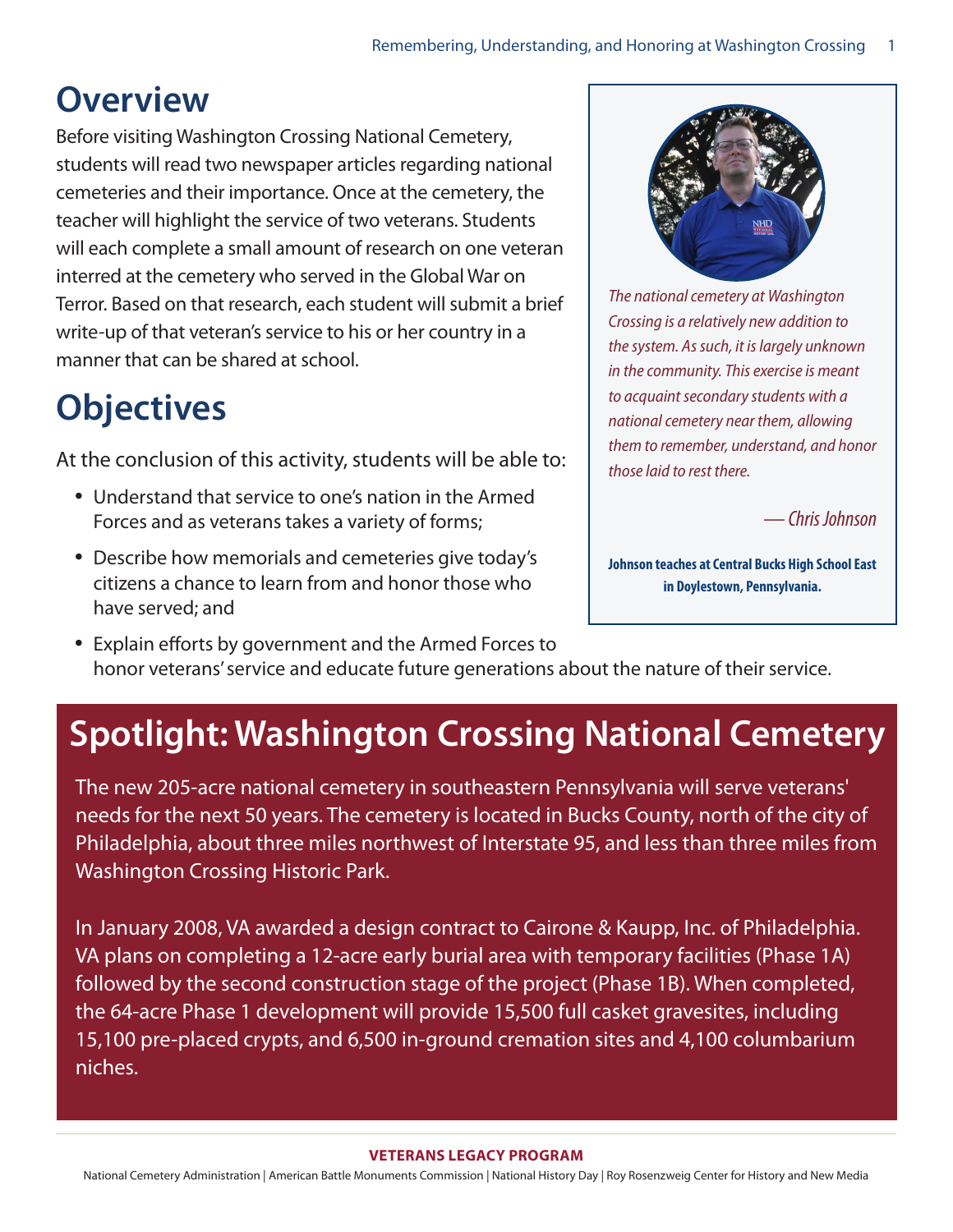### **Standards Connections**

#### Connections to Common Core

**CCSS.ELA-Literacy.RH.11-12.3** Evaluate various explanations for actions or events and determine which explanation best accords with textual evidence, acknowledging where the text leaves matters uncertain.

#### **Documents Used**

#### Secondary Sources

Map, Washington Crossing National Cemetery National Cemetery Administration <https://www.cem.va.gov/CEM/cems/maps/WashingtonCrossing926.pdf>

Michael E. Ruane, "Arlington Cemetery to open new sections with space-saving pre-dug graves" *The Washington Post*, June 4, 2018 [https://www.washingtonpost.com/local/arlington-cemetery-to-open-new-section-with-space](https://www.washingtonpost.com/local/arlington-cemetery-to-open-new-section-with-space-saving-pre-dug-graves/2018/06/02/bc487710-6353-11e8-a768-ed043e33f1dc_story.html)[saving-pre-dug-graves/2018/06/02/bc487710-6353-11e8-a768-ed043e33f1dc\\_story.html](https://www.washingtonpost.com/local/arlington-cemetery-to-open-new-section-with-space-saving-pre-dug-graves/2018/06/02/bc487710-6353-11e8-a768-ed043e33f1dc_story.html)

Nationwide Gravesite Locator National Cemetery Administration <https://gravelocator.cem.va.gov/>

Stu Bykofsky, "Why a tombstone in a South Jersey military cemetery has both a Star of David and a cross" *The Philadelphia Inquirer*, May 26, 2018 [http://www.philly.com/philly/columnists/stu\\_bykofsky/stu-bykofsky-memorial-day-column](http://www.philly.com/philly/columnists/stu_bykofsky/stu-bykofsky-memorial-day-column-tombstone-catholic-jew-soldiers-20180525.html?arc404=true)[tombstone-catholic-jew-soldiers-20180525.html?arc404=true](http://www.philly.com/philly/columnists/stu_bykofsky/stu-bykofsky-memorial-day-column-tombstone-catholic-jew-soldiers-20180525.html?arc404=true)

Veteran Profile, Lieutenant Colonel Victor Wieczorek National Cemetery Administration <http://cem.va.gov/legacy/>

National Cemetery Administration | American Battle Monuments Commission | National History Day | Roy Rosenzweig Center for History and New Media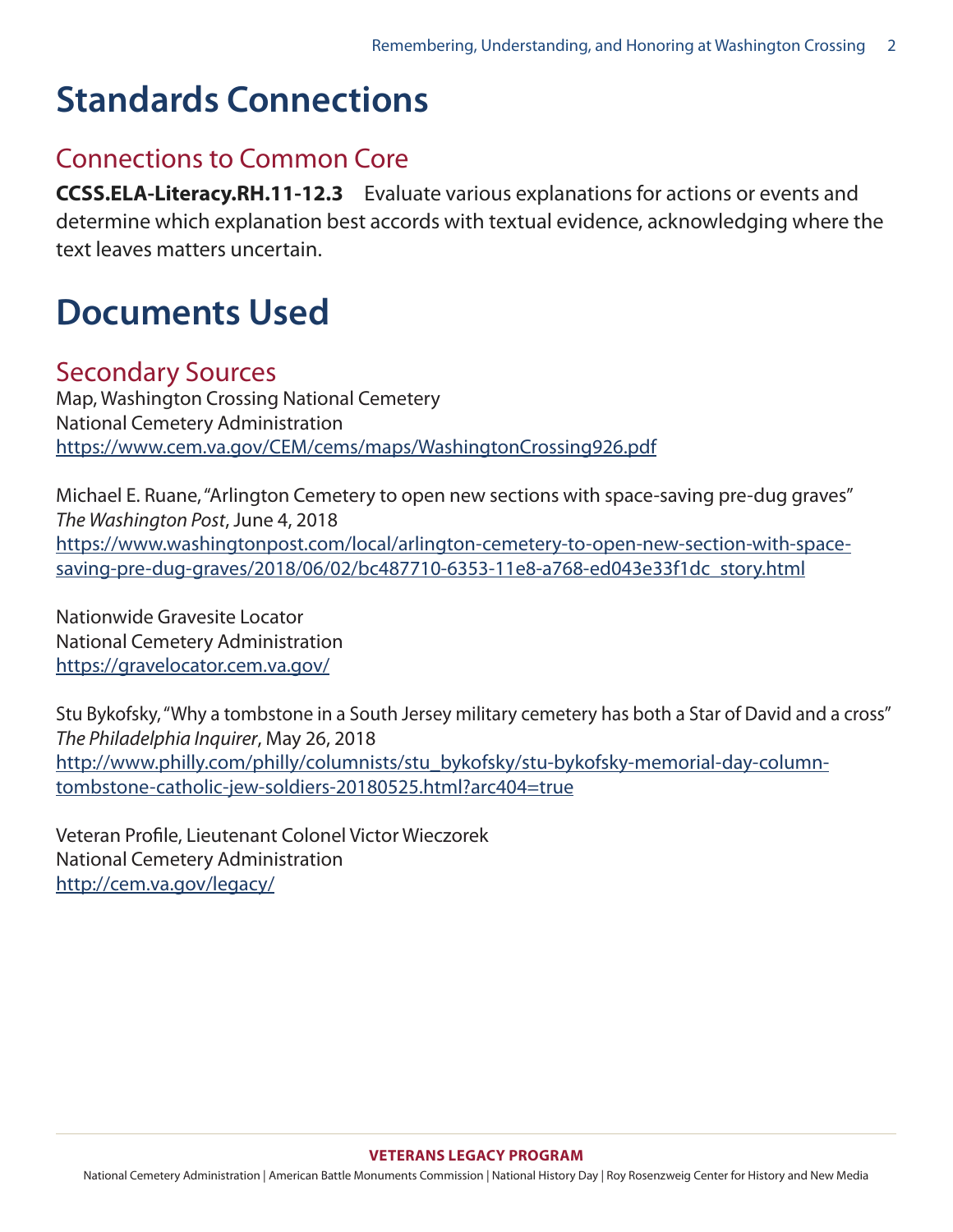# **Materials**

- Map, Washington Crossing National Cemetery
- Remember, Understand, Honor Student Writing Assignment
- Names of Global War on Terror Veterans Interred at Washington Crossing National Cemetery

## **Activity Preparation**

- Print a copy (or share links to) the following newspaper articles:
	- "Arlington Cemetery to open new sections with space-saving pre-dug graves" and
	- "Why a tombstone in a South Jersey military cemetery has both a Star of David and a cross"
- Make one copy of the Map, Washington Crossing National Cemetery and Names of Global War on Terror Veterans Interred at Washington Crossing National Cemetery list for the teacher.
- Make one copy of the Remember, Understand, Honor Student Writing Assignment for each student.

## **Procedure**

#### **Activity One: Pre-Cemetery Preparation (30 minutes)**

- Distribute the two newspaper articles to the students. Provide time for the students to read both of them and then lead students in a discussion. Discussion questions (followed by talking points):
	- *What is the importance of maintaining an active cemetery?* 
		- An active cemetery offers opportunities for veterans and those currently serving to know a cemetery will exist to honor, understand, and remember their service.
		- An active cemetery offers a more dignified and solemn space than a cemetery that is no longer active.
		- We are living in an era when many veterans of conflicts (World War II, the Korean War, and the Vietnam War) are passing away.
		- We have been living through an era where America has maintained a large peacetime military.
		- America has been engaged in the Global War on Terror, meaning a continued need to maintain cemeteries.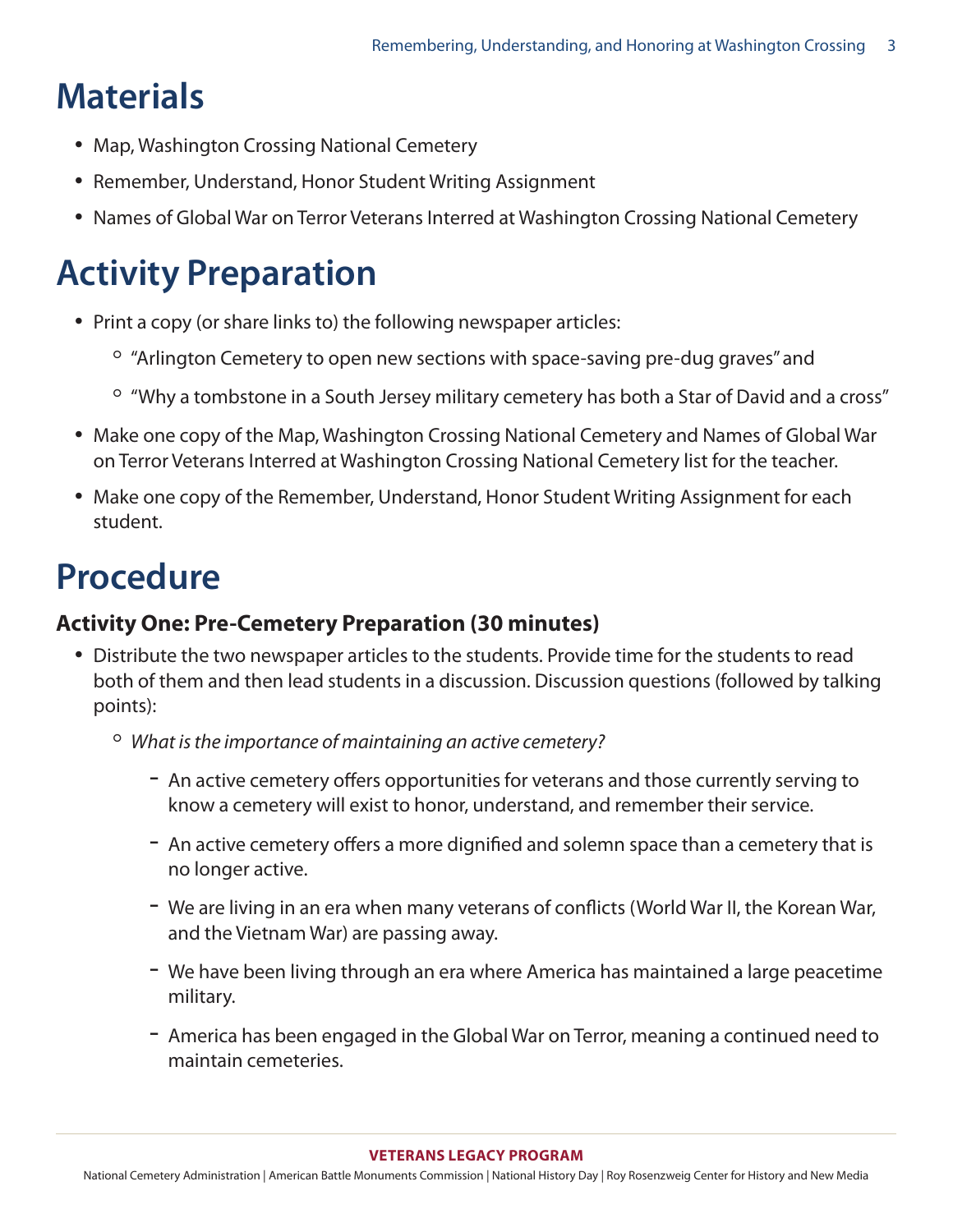- *What qualifies one for interment in a national cemetery? Why does such criteria exist?*
	- Those eligible for burial in a national cemetery include:
	- Veterans and members of the Armed Forces;
	- Members of reserve components and the Reserve Officer Training Corps (ROTC);
	- Members of uniformed services of the United States: some Merchant Mariners, some officers of the National Oceanic and Atmospheric Administration (NOAA), and Public Health Service are eligible; and
	- Spouses and dependent children.
	- There are disqualifying criteria to keep these cemetery spaces for those who have honorably served.
- *What is the purpose for cemeteries to be located throughout our nation?* 
	- The Armed Forces draw on people from throughout the nation, a nation that has grown with communities that have changed over the decades.
	- Cemeteries throughout the nation allow veterans and those currently serving to know a cemetery will exist to receive their remains near home and family.
	- Cemeteries can only receive so many burials. As our existing cemeteries run out of room for any more remains, it becomes necessary to find new cemeteries.
- Conclude with some instruction as to context for the Washington Crossing National Cemetery.
	- **Philadelphia National Cemetery (Philadelphia, Pennsylvania)**
		- Philadelphia was one of 14 national cemeteries established in 1862, during the American Civil War.
		- Philadelphia was a important center for recruitment and transportation during the Civil War.
		- Philadelphia was the location for significant hospital facilities for Civil War wounded.
	- **Beverly National Cemetery (Beverly, New Jersey)**
		- Beverly was established during Civil War near the location of two hospitals treating wounded from that conflict.
		- Beverly accomodated the burial of many veterans in the twentieth century after nearby Philadelphia National Cemetery was closed to new interments.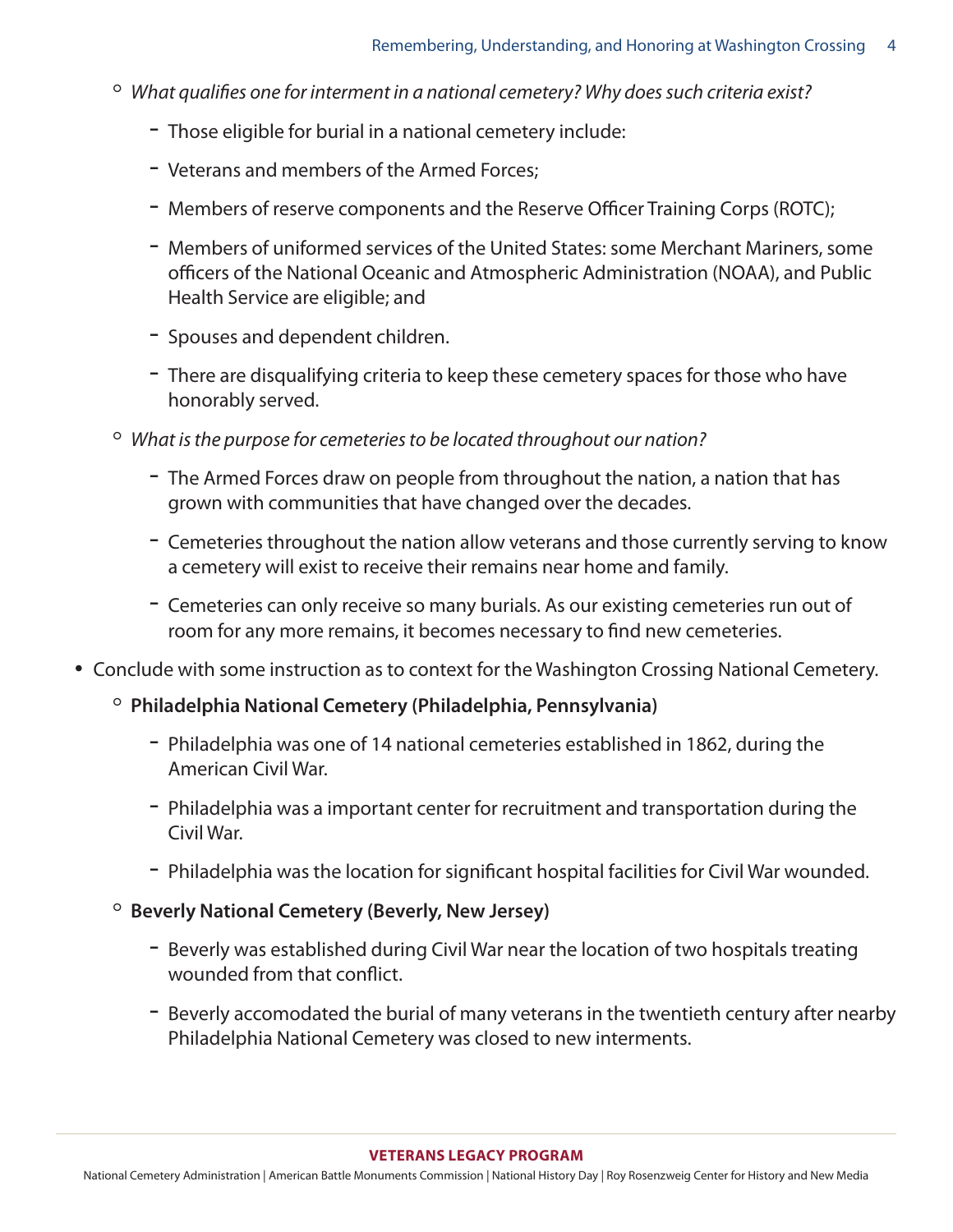- **Washington Crossing National Cemetery (Newtown, Pennsylvania)**
	- Washington Crossing is one of the newer national cemeteries, dedicated in 2009.
	- Washington Crossing accommodates the burial of veterans who qualify for burial at Philadelphia or Beverly but for whom there is no longer room.
	- Washington Crossing is located in populous area that is home to many who are serving and who have served in the Armed Forces.

#### **Activity Two: Washington Crossing National Cemetery (1 hour, 30 minutes)**

- Begin the visit to the cemetery at Committal Service Shelter #2. You will visit two burial plots. At each, encourage students to look at adjacent graves, inferring service and contributions from the grave markers.
- Walk with students to section 32, site 1113, where the grave of Corporal James Seibert is located.
	- Discussion and Sharing: Corporal James Seibert, veteran of Merchant Marines and U.S. Army during World War II.
		- He was a veteran of World War II.
		- He was rejected by the Army on his first attempt to enlist.
		- Early in World War II, he served with Merchant Marines, a uniformed service that shipped supplies to and from U.S. and Allied forces.
		- $-$  He was accepted by U.S. Army on his second attempt to enlist and served with 3<sup>rd</sup> Infantry Division.
		- He was a longtime resident of Reading, Pennsylvania.
		- He was a husband and father.
- Possible discussion questions:
	- *What information can you learn from this grave marker?* 
		- He served as both a Merchant Marine and soldier in U.S. Army.
		- He was a veteran of World War II.
		- He lived long after the war was over.
	- *What might have prompted Seibert's involvement in two branches of national service?*
		- At expiration of a term of enlistment, servicemen can find opportunities to serve in other ways.
		- In times of war, qualifications for and opportunities to serve can change.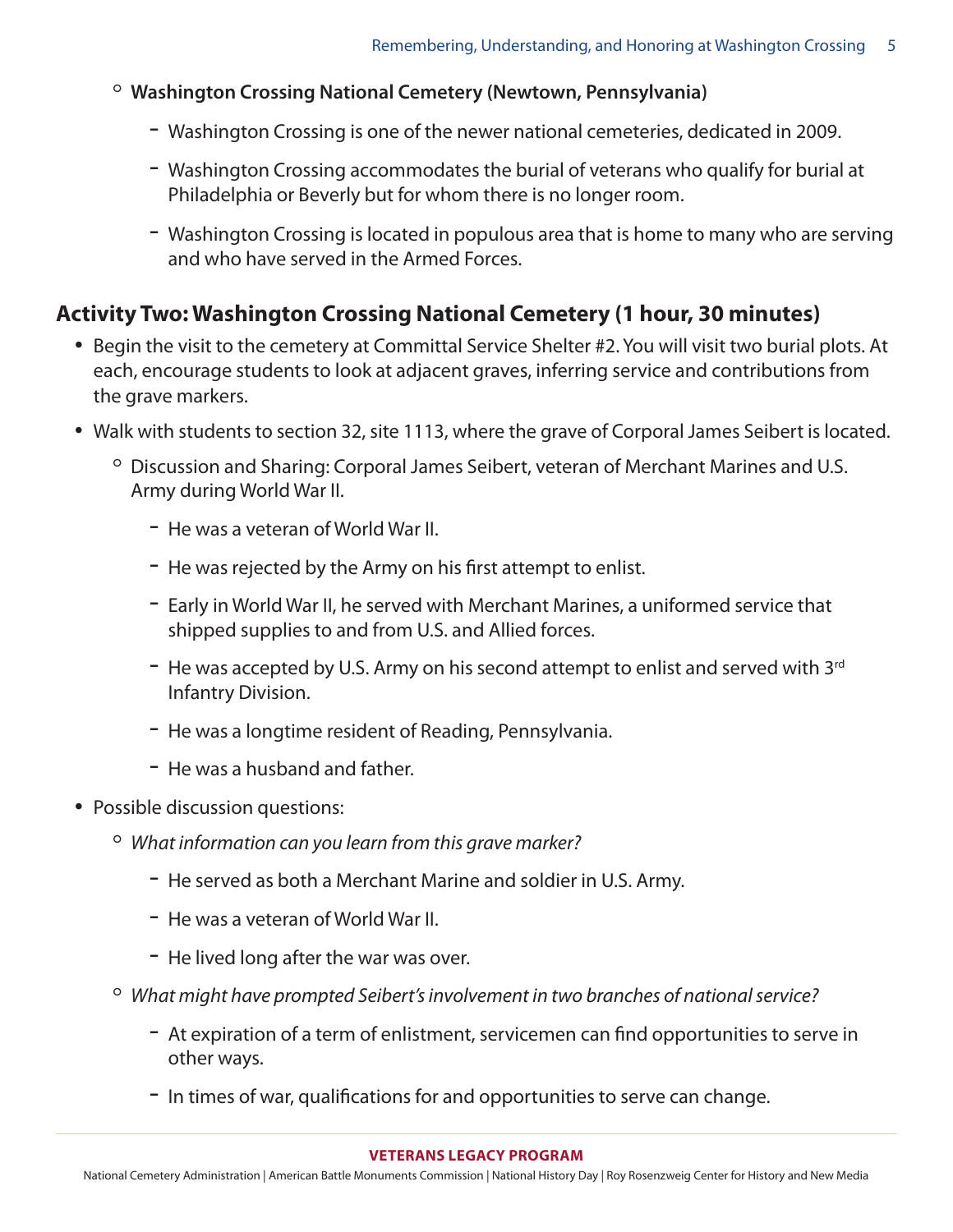- Walk with students to section 6, site 2389, where the Lieutenant Colonel Victor Wieczorek is interred.
	- Discussion and Sharing: Lieutenant Colonel Victor Wieczorek, veteran of World War II and the Korean War.

**Teacher Tip:** *You can use the Veteran Profile, Lieutenant Colonel Victor Wieczorek to help tell this story.*

- He was a Marine aviator who flew approximately 120 combat missions in the two conflicts with VMF-212, a Marine Fighter Squadron.
- He was a native of Dearborn, Michigan and a long-time resident of North Plainfield, New Jersey.
- He was a long-time worker in aeronautics industry. He had an exemption from wartime draft due to defense industry employment but enlisted anyway.
- He was a husband and father of three.
- Possible discussion questions:
	- *What information can you learn from this grave marker?*
		- He was a U.S. Marine veteran.
		- He was an officer.
		- He lived long after conflicts in which he served.
		- He was awarded Distinguished Flying Cross and Air Medal.
		- "Semper Fidelis" was added by his family to marker. It indicates the veteran's and family's pride in service.
		- His wife, Zona Johnson Wieczorek, is buried in the same grave.
	- *What might have prompted Wieczorek's involvement in two conflicts?*
		- World War II and the Korea were fairly close in time.
		- The Korean War emergency prompted U.S. government to recall many veterans to service and activate many reservists.
		- The rank of lieutenant colonel indicates a fairly long time of service.

#### **VETERANS LE[G](http://abmceducation.org)ACY PROGRAM**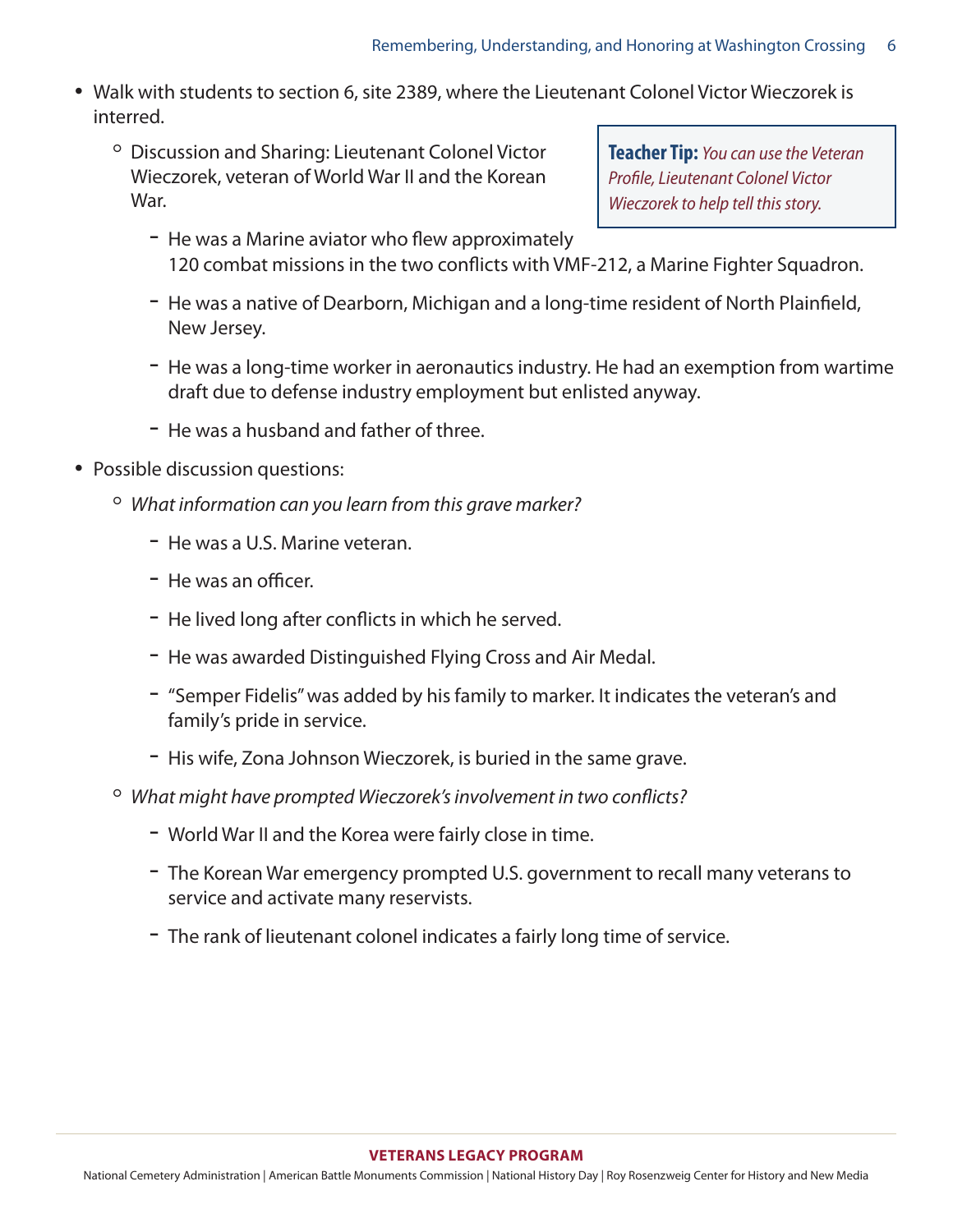### **Assessment**

- Assign students the Remember, Understand, Honor Student Writing Assignment, allowing appropriate time for completion.
- Use the Names of Global War on Terror Veterans Interred at Washington Crossing National Cemetery to assign one veteran to each student.
	- Remind students of the goals for this assignment.
	- Remember those from the area who have served in the Global War on Terror.
- **Teacher Tip:** *Use students' write-ups as some sort of display at school in conjunction with the observance of Veterans Day or Memorial Day.*
- Understand the nature of their service to country.
- Honor these individuals in a way that allows others to remember and understand as well.
- Remind students of the boundaries for this assignment. This project is not about engaging in exhaustive biographical research.
	- Base research on what can be found from the National Cemetery Association and from commonly accessed news and public information platforms.
	- Do not contact family members or friends of these veterans.
	- Do not make requests for the service records of these veterans.

### **Methods for Extension**

- Teachers may be interested in visiting one or both of these nearby sites so as to offer students a chance to compare ways in which memorials and cemeteries help to remember, understand, and honor service to nation.
	- **Washington Crossing State Park (3.3 miles from Washington Crossing National Cemetery)**
		- Context: *What occurred in 1776 that led to the creation of a cemetery here?*
		- *Why are the unmarked graves dated from 1776 to 1777?*
		- *Learn more about the one marked grave: story of Captain James Moore*
	- **The Garden of Reflection 9/11 Memorial (1.6 miles from Washington Crossing National Cemetery)**
		- Context: *What made it important and necessary for Bucks County to have a memorial to a tragic attack that took place elsewhere?*
		- *What is the symbolism and design of the memorial garden?*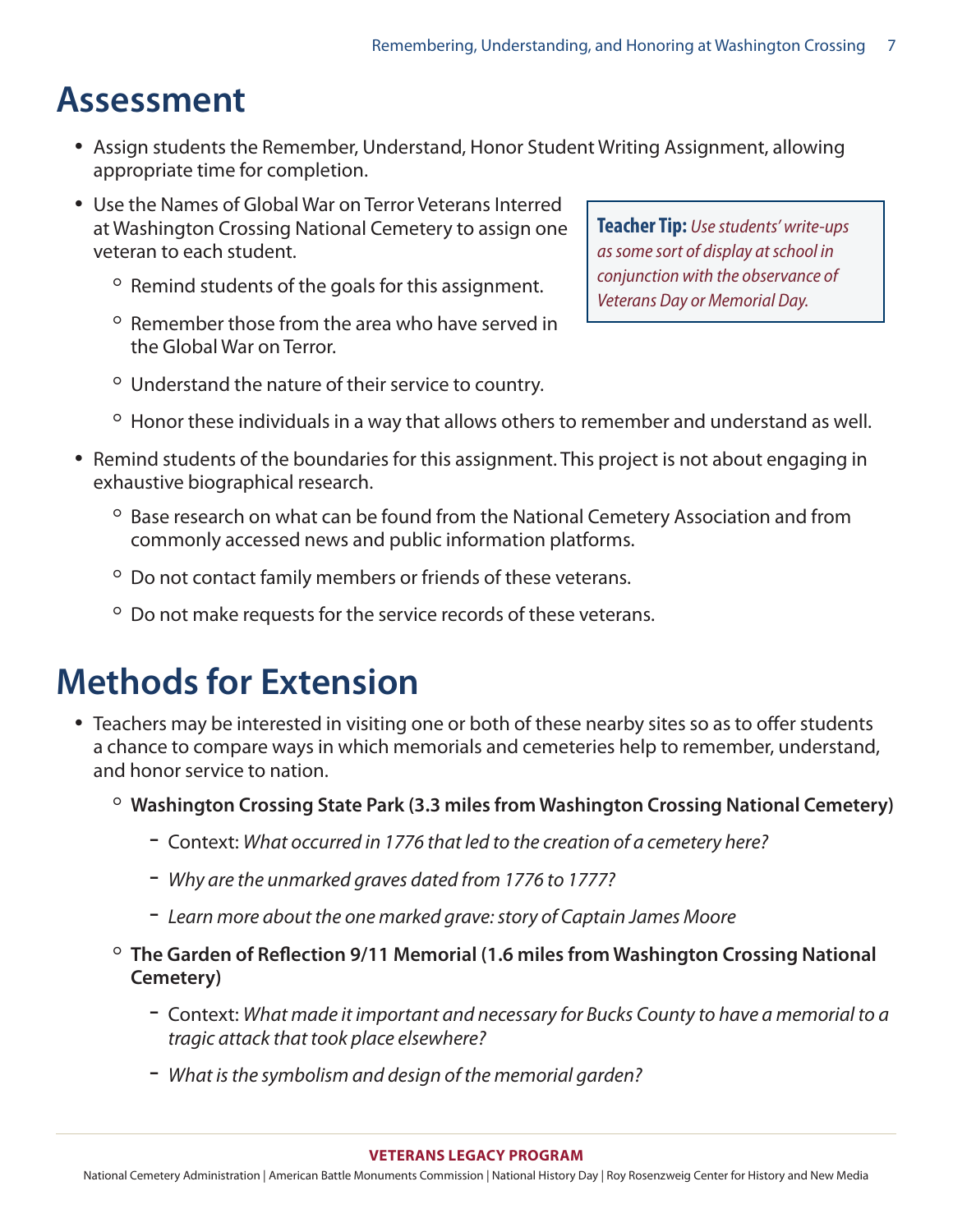#### **Remember, Understand, Honor Student Writing Assignment**

**Task and Purpose**: You will engage in a brief research and writing assignment regarding a veteran buried at Washington Crossing National Cemetery. Your final product will be a short write-up regarding the circumstances of the veteran's service to country. If possible, your final product will also feature a photograph of the veteran you have studied. The purpose of this work is to better remember, understand, and honor the sacrifices made by those who serve our nation in the Armed Forces.

- 1. Complete the readings and participate in the site visit to Washington Crossing National Cemetery.
- 2. With your teacher's assistance, identify a veteran who served as part of the Global War on Terror and is buried at Washington Crossing who can serve as a subject for your work.
- 3. Think about what you want to learn about your veteran. Consider looking for information that will help you answer these questions:
	- What is your veteran's year of birth?
	- When did your veteran die?
	- In what branch(es) of the Armed Forces did your veteran serve?
	- In what war(s) did your veteran serve?
	- What was the highest rank achieved by your veteran?
	- Were there any medals awarded to your veteran?
	- Did your veteran lose his/her life while serving in the Armed Forces?
- 4. Conduct research so that you can learn more about your veteran. Please use the resources identified below.
	- The Nationwide Gravesite Locator managed by the National Cemetery Association [\(https://gravelocator.cem.va.gov/\)](https://gravelocator.cem.va.gov/)
	- Local newspapers (in print or online)
	- National publications (in print or online)
	- DO NOT contact the family or friends of the veteran you are researching. Your job is to remember, understand, and honor, not exhaustively research.
- 5. Compose, proofread, and submit your write-up of your veteran.
	- Obey the word limit for this assignment: 75 words or fewer.
	- Make sure your veteran's full name and rank are part of your write-up.
	- Avoid fancy wording and complicated sentences. Make your work readable for a general audience.
	- Include a photograph of your veteran if you have found one.
	- Include a works cited page that acknowledges the sources used.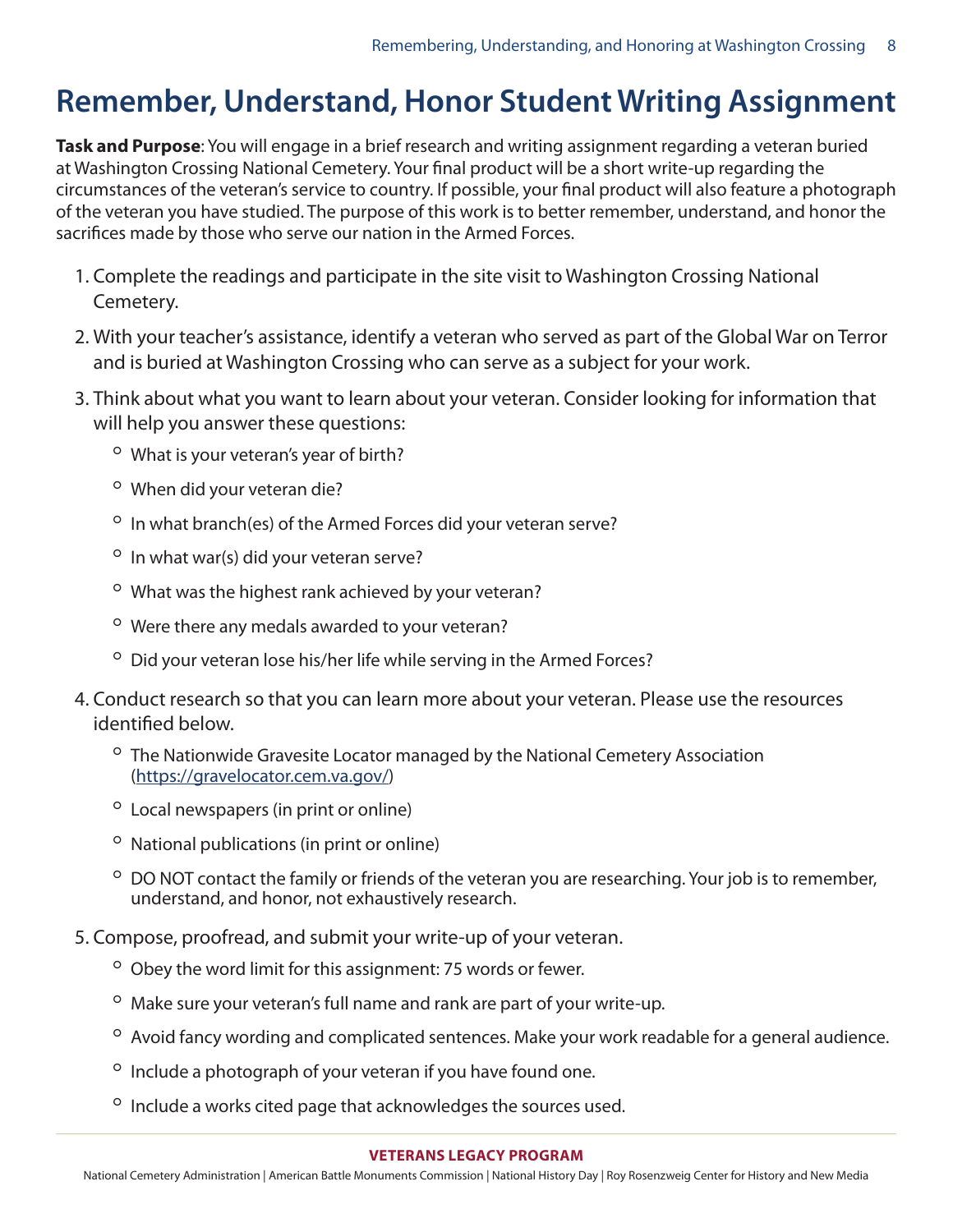## Names of Global War on Terror Veterans Interred at Washington Crossing National Cemetery

| <b>Name</b>                    | <b>Branch of Service</b> | <b>War</b>                |
|--------------------------------|--------------------------|---------------------------|
| Phalaneao L. Allen             | U.S. Navy                | Iraq War                  |
| Derek M. Ball                  | U.S. Navy                | Iraq War                  |
| Robert Joseph Bobbin           | U.S. Army                | Afghanistan War, Iraq War |
| Louis M. Breitenbach           | U.S. Air Force           | Iraq War                  |
| Ronald Spencer Brisbane        | U.S. Army                | Afghanistan War           |
| Lyn Stephen Brown              | U.S. Army                | Iraq War                  |
| James R. Bruner                | <b>U.S. Marine Corps</b> | Iraq War                  |
| <b>Sharod Ahkeim Carroll</b>   | U.S. Army                | Iraq War                  |
| Samuel Hong Cha                | U.S. Army                | Afghanistan War, Iraq War |
| Garrett C. Cheung              | <b>U.S. Marine Corps</b> | Iraq War                  |
| Anthony Jason Ciervo           | U.S. Army                | Afghanistan War           |
| <b>Eric James Clauson</b>      | <b>U.S. Marine Corps</b> | Iraq War                  |
| Virginia Lee Cofield           | U.S. Army                | Afghanistan War           |
| <b>George Harold Cox</b>       | U.S. Army                | Iraq War                  |
| <b>Charles Crego</b>           | U.S. Army                | Iraq War                  |
| <b>Alise Chanelle Davis</b>    | U.S. Army                | Iraq War                  |
| <b>James Edward Davis</b>      | U.S. Army                | Iraq War                  |
| Matthew John Diamond           | <b>U.S. Marine Corps</b> | Iraq War                  |
| Carrie Patricia Egland         | U.S. Army                | Iraq War                  |
| Jason Epp                      | U.S. Navy                | Afghanistan War           |
| John T. Erickson               | U.S. Air Force           | Iraq War                  |
| <b>William Thomas Erickson</b> | U.S. Coast Guard         | Afghanistan War           |
| <b>Bradley Michael Fox</b>     | <b>U.S. Marine Corps</b> | Iraq War                  |
| Kirby Levon Frederick          | U.S. Army                | Iraq War                  |
| Demetrius M. Frison            | U.S. Army                | Afghanistan War, Iraq War |
| <b>Keith Edward Grover</b>     | U.S. Army                | Iraq War                  |
| Ryan Nickerson Hemphill        | U.S. Army                | Afghanistan War, Iraq War |
| <b>Wayne Gabriel Hood</b>      | U.S. Army                | Iraq War                  |
| Joshua Edward Huf              | U.S. Army                | Iraq War                  |
| Anastasia Aileen Jackson       | <b>U.S. Marine Corps</b> | Afghanistan War, Iraq War |
| James Weldon Johnson           | U.S. Army National Guard | Iraq War                  |
| Herman Jones                   | U.S. Army                | Afghanistan War, Iraq War |
| Michael Angelo Kane            | <b>U.S. Marine Corps</b> | Iraq War                  |

#### **VETERANS LE[G](http://abmceducation.org)ACY PROGRAM**